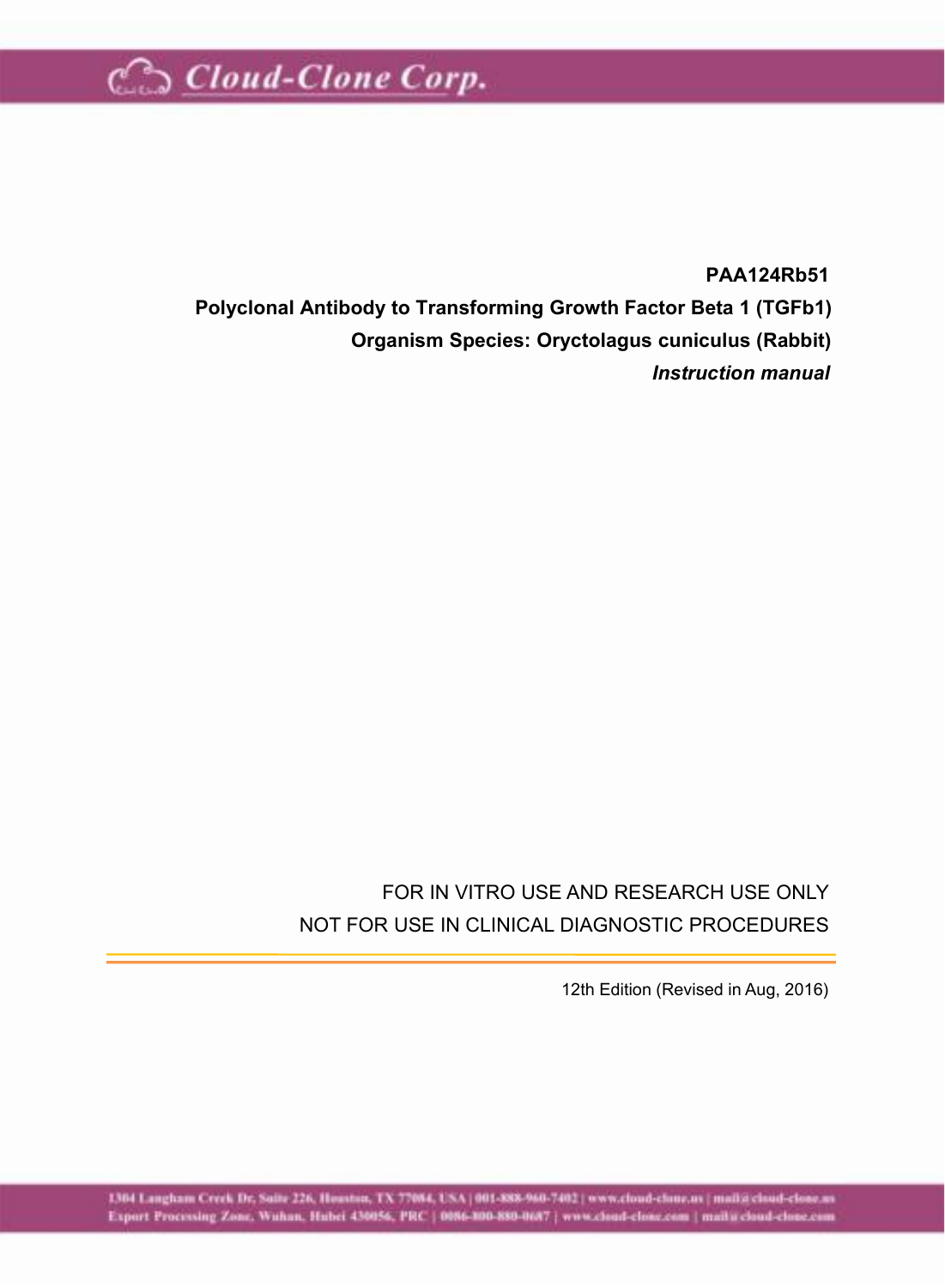# Coud-Clone Corp.

# **[ PROPERTIES ]**

**Source:** Polyclonal antibody preparation **Host:** Cavia **Purification:** Antigen-specific Affinity Chromatography. **Traits:** Liquid **Concentration:** 200µg/mL **UOM:** 100µg **Applications:** WB; IHC; ICC; IP.

#### **[ IMMUNOGEN ]**

**Immunogen:** Recombinant TGFb1 (Phe1~Glu99) expressed in *E.coli*. **Accession No.:** RPA124Rb01

## **[ APPLICATIONS ]**

Western blotting: 0.5-2µg/mL Immunocytochemistry in formalin fixed cells: 5-20µg/mL Immunohistochemistry in formalin fixed frozen section: 5-20µg/mL Immunohistochemistry in paraffin section: 5-20µg/mL Optimal working dilutions must be determined by end user.

# **[ FORMULATION ]**

**Form & Buffer:** Supplied as solution form in 0.01M PBS, pH7.4, containing 0.05% Proclin-300, 50% glycerol.

### **[ QUALITY CONTROL ]**

**Content:** The quality control contains recombinant TGFb1 disposed in loading buffer.

**Usage:** 10uL per well when 3,3'-Diaminobenzidine(DAB) as the substrate.<br>5uL per well when used in enhanced chemilumescent (ECL).

**Note:** The quality control is specifically manufactured as the positive control. Not used for other purposes.

**Loading Buffer:** 100mM Tris(pH6.8), 1% SDS, 150mM NaCl, 50% glycerol, 0.02% BPB, 50mM DTT and 0.02% NaN3.